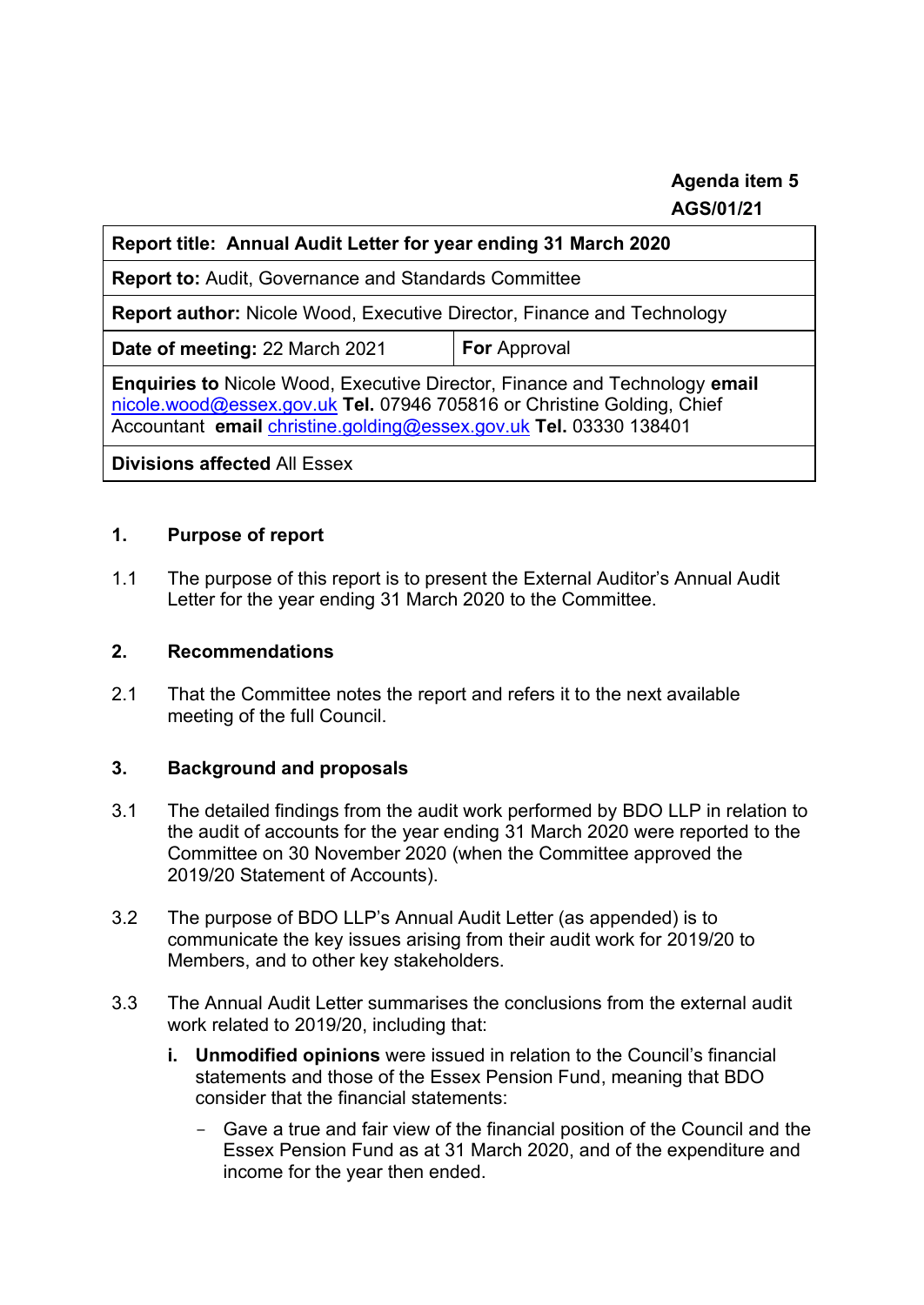- Were properly prepared in accordance with the CIPFA/LASAAC Code of Practice on Local Authority Accounting 2019/20.
- **ii.** An **unmodified conclusion** was issued on the Council's arrangements for securing economy, efficiency and effectiveness in the use of resources, which means that BDO consider that in all significant respects, the Council had proper arrangements in place to ensure it took properly informed decisions and deployed resources to achieve planned and sustainable outcomes for taxpayers and local people.
- 3.4 At the time of writing this report, BDO had not yet issued the Audit Certificate for 2019/20, as work to review the Council's Whole of Government Accounts (WGA) return for 2019/20 was ongoing. The review of the Council's WGA return is largely complete but, due to issues with the HM Treasury template, BDO have been unable to finalise their work.

#### **4. Policy context and Outcomes Framework**

4.1 The Annual Audit Letter communicates the key matters related to the audit of the Council's Statement of Accounts for 2019/20. As such, this report relates to the Council's financial health and financial standing rather than to specific policies or outcomes.

#### **5. Financial Implications**

5.1 There are no specific financial implications associated with this report.

#### **6. Legal Implications**

6.1 The Committee is required to consider the annual audit letter and may make recommendations if it so wishes.

#### **7. Staffing and other resource implications**

7.1 There are no staffing or other resource implications associated with this report.

#### **8. Equality and Diversity implications**

8.1 There are no equality and diversity or other resource implications associated with this report.